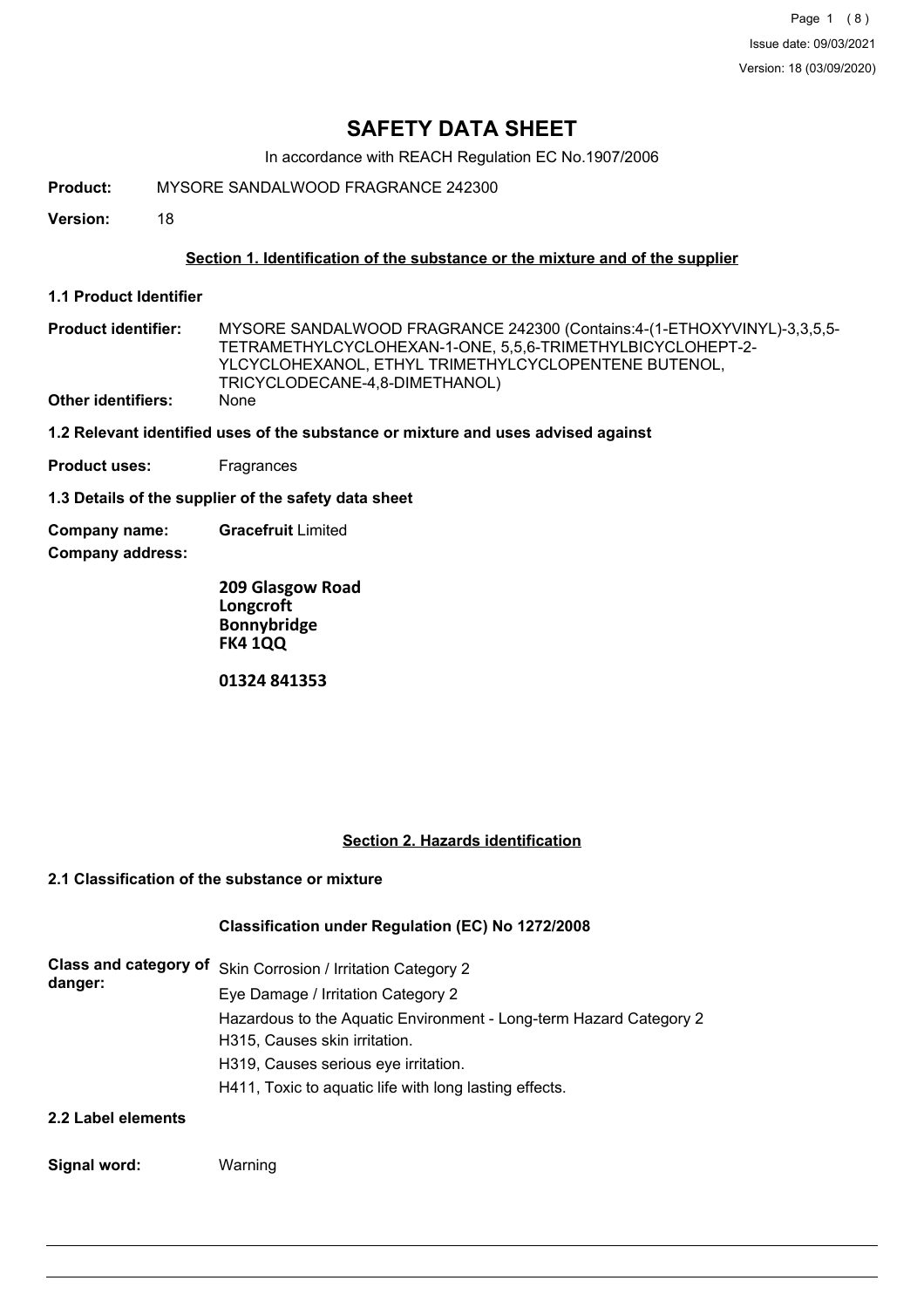Page 2 (8) Issue date: 09/03/2021 Version: 18 (03/09/2020)

# **SAFETY DATA SHEET**

In accordance with REACH Regulation EC No.1907/2006

| Product:                     | MYSORE SANDALWOOD FRAGRANCE 242300 |                                                                                                                                                                                                                         |
|------------------------------|------------------------------------|-------------------------------------------------------------------------------------------------------------------------------------------------------------------------------------------------------------------------|
| Version:                     | 18                                 |                                                                                                                                                                                                                         |
| <b>Hazard statements:</b>    |                                    | H315, Causes skin irritation.                                                                                                                                                                                           |
|                              |                                    | H319, Causes serious eye irritation.                                                                                                                                                                                    |
|                              |                                    | H411, Toxic to aquatic life with long lasting effects.                                                                                                                                                                  |
| Supplemental<br>Information: |                                    | EUH208, Contains NEROLIDOL ISOMERS. May produce an allergic reaction.                                                                                                                                                   |
| <b>Precautionary</b>         |                                    | P264, Wash hands and other contacted skin thoroughly after handling.                                                                                                                                                    |
| statements:                  |                                    | P273, Avoid release to the environment.                                                                                                                                                                                 |
|                              |                                    | P280, Wear protective gloves/eye protection/face protection.                                                                                                                                                            |
|                              |                                    | P302/352, IF ON SKIN: Wash with plenty of soap and water.                                                                                                                                                               |
|                              |                                    | P305/351/338, IF IN EYES: Rinse cautiously with water for several minutes. Remove contact<br>lenses, if present and easy to do. Continue rinsing.<br>P332/313, If skin irritation occurs: Get medical advice/attention. |
|                              |                                    | P337/313, If eye irritation persists: Get medical advice/attention.                                                                                                                                                     |
|                              |                                    | P362, Take off contaminated clothing and wash before reuse.                                                                                                                                                             |
|                              |                                    | P391, Collect spillage.                                                                                                                                                                                                 |
|                              |                                    | P501, Dispose of contents/container to approved disposal site, in accordance with local<br>regulations.                                                                                                                 |
| Pictograms:                  |                                    |                                                                                                                                                                                                                         |

**Other hazards:** Hydrocarbon Concentration %: 7.395%

### **Section 3. Composition / information on ingredients**

## **3.2 Mixtures**

### **Contains:**

| <b>Name</b>                                                                  | <b>CAS</b>                 | <b>EC</b> | <b>REACH Registration</b><br>No. | $\frac{0}{0}$ | <b>Classification for</b><br>(CLP) 1272/2008 |
|------------------------------------------------------------------------------|----------------------------|-----------|----------------------------------|---------------|----------------------------------------------|
| $5,5,6-$<br>TRIMETHYLBICYCLOH 3407-42-9<br>IEPT-2-<br><b>IYLCYCLOHEXANOL</b> |                            | 222-294-1 | 01-2119979583-21-xxxx            | 20-<50%       | SCI 2-EDI 2-EH C3:<br>H315-H319-H412,-       |
| <b>ITRICYCLODECANE-</b><br>4.8-DIMETHANOL                                    | 26896-48-0                 | 248-096-5 |                                  | 20-<50%       | IEDI 2:H319.-                                |
| <b>IETHYL</b><br><b>ITRIMETHYLCYCLOPE</b><br><b>INTENE BUTENOL</b>           | 28219-61-6,<br>106185-75-5 | 248-908-8 | 01-2119529224-45-xxxx            | $1 - 5%$      | EDI 2-EH C2:H319-<br>H411.-                  |
| ACETYL HEXAMETHYL<br><b>IINDAN</b>                                           | 15323-35-0                 | 239-360-0 |                                  | $1 - 5%$      | ATO 4-EH A1-EH C1;<br>IH302-H410.-           |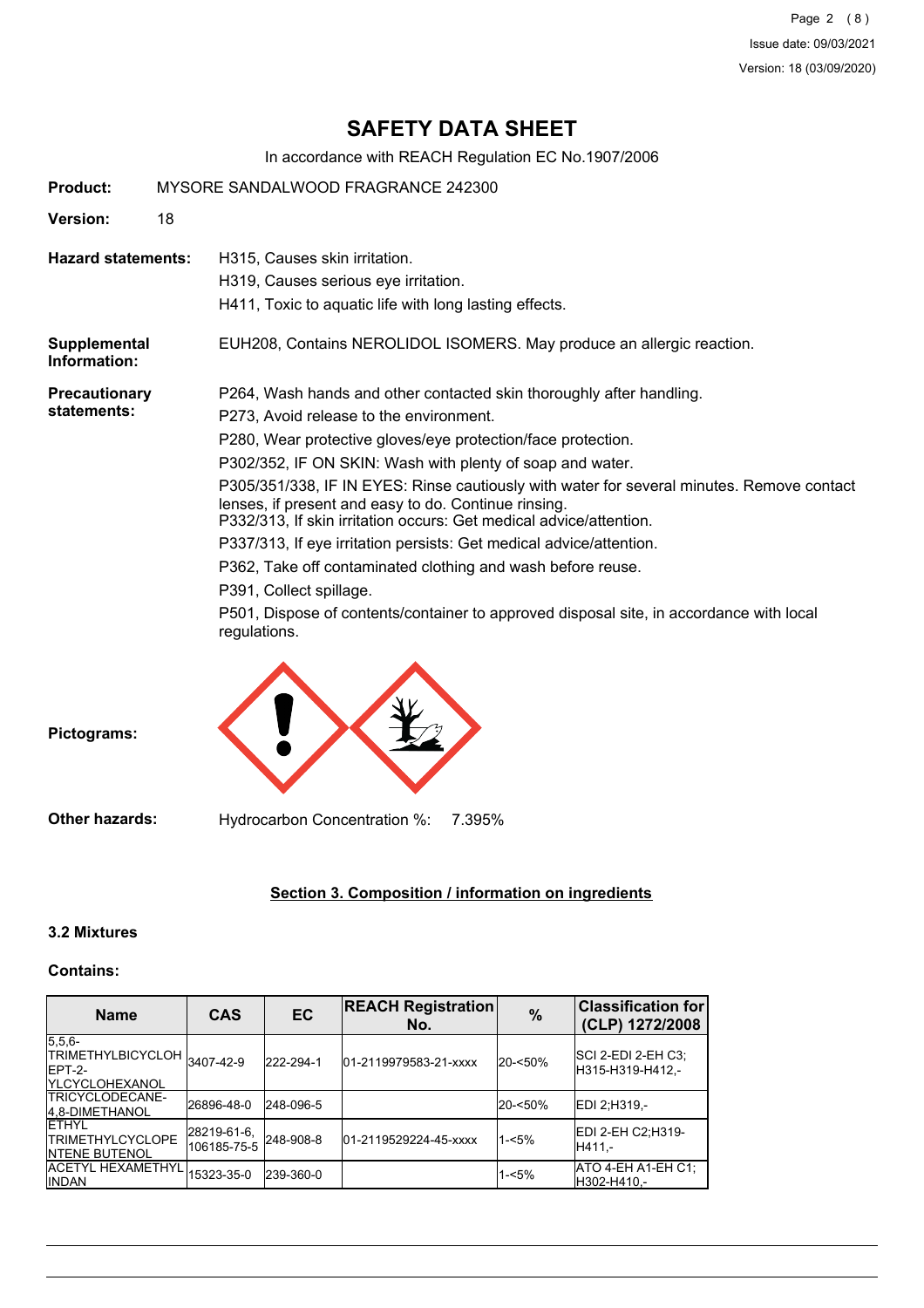Page 3 (8) Issue date: 09/03/2021 Version: 18 (03/09/2020)

# **SAFETY DATA SHEET**

In accordance with REACH Regulation EC No.1907/2006

# **Product:** MYSORE SANDALWOOD FRAGRANCE 242300

#### **Version:** 18

| 4-(1-ETHOXYVINYL)<br>$-3,3,5,5-$<br><b>TETRAMETHYLCYCLO</b><br><b>IHEXAN-1-ONE</b>   | 36306-87-3             | 252-961-2 | 01-2120224905-56-xxxx | $1 - 5%$    | SCI 2-EH C2;H315-<br>IH411.-                |
|--------------------------------------------------------------------------------------|------------------------|-----------|-----------------------|-------------|---------------------------------------------|
| <b>INEROLIDOL ISOMERS 7212-44-4</b>                                                  |                        | 230-597-5 |                       | $0.1 - 1\%$ | ISS 1B-EH A1-EH C1:<br>IH317-H410.-         |
| <b>TRIMETHYLCYCLOPE</b><br><b>INTENYL</b><br><b>IDIMETHYLISOPENTEN</b><br><b>IOL</b> | 107898-54-4  411-580-3 |           |                       | $0.1 - 1\%$ | ISCI 2-EH A1-EH C1:<br>IH315-H410.-         |
| <b>JALPHA-CEDRENE</b>                                                                | 469-61-4               | 207-418-4 |                       | < 0.1%      | AH 1-EH A1-EH C1:<br>IH304-H410.-           |
| <b>ILONGIFOLENE</b>                                                                  | 475-20-7               | 207-491-2 |                       | < 0.1%      | ISS 1B-AH 1-EH A1-EH<br>C1;H304-H317-H410,- |

### **Substances with Community workplace exposure limits:**

Not Applicable

**Substances that are persistent, bioaccumulative and toxic or very persistent and very bioaccumulative, greater than 0.1%:**

Not Applicable

## **Section 4. First-aid measures**

#### **4.1 Description of first aid measures**

IF ON SKIN: Wash with plenty of soap and water.

IF IN EYES: Rinse cautiously with water for several minutes. Remove contact lenses, if present and easy to do. Continue rinsing.

### **4.2 Most important symptoms and effects, both acute and delayed**

Causes skin irritation. Causes serious eye irritation.

#### **4.3 Indication of any immediate medical attention and special treatment needed**

None expected, see Section 4.1 for further information.

#### **SECTION 5: Firefighting measures**

#### **5.1 Extinguishing media**

Suitable media: Carbon dioxide, Dry chemical, Foam.

# **5.2 Special hazards arising from the substance or mixture**

In case of fire, may be liberated: Carbon monoxide, Unidentified organic compounds.

# **5.3 Advice for fire fighters:**

In case of insufficient ventilation, wear suitable respiratory equipment.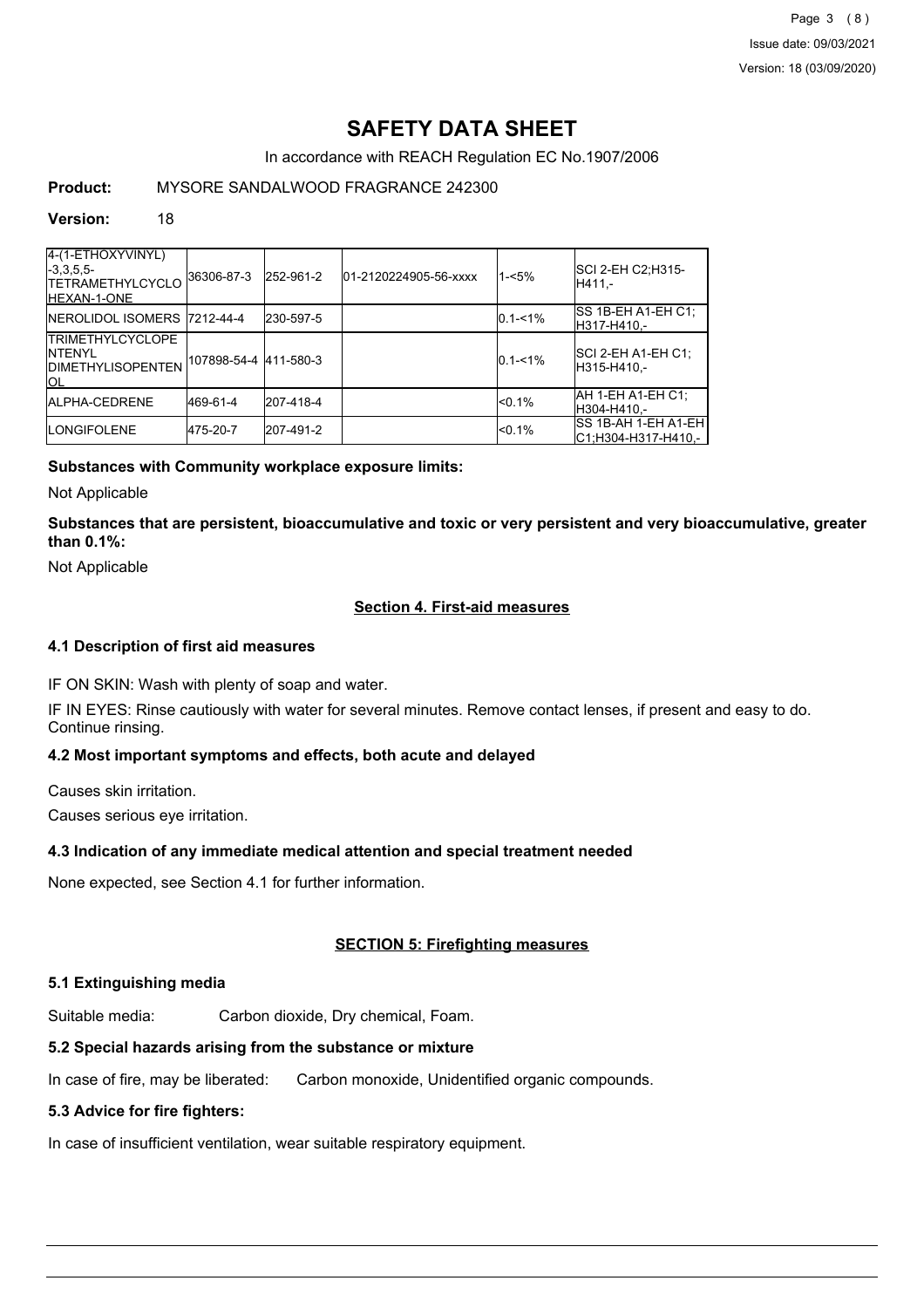Page 4 (8) Issue date: 09/03/2021 Version: 18 (03/09/2020)

# **SAFETY DATA SHEET**

In accordance with REACH Regulation EC No.1907/2006

**Product:** MYSORE SANDALWOOD FRAGRANCE 242300

**Version:** 18

### **Section 6. Accidental release measures**

#### **6.1 Personal precautions, protective equipment and emergency procedures:**

Avoid inhalation. Avoid contact with skin and eyes. See protective measures under Section 7 and 8.

#### **6.2 Environmental precautions:**

Keep away from drains, surface and ground water, and soil.

#### **6.3 Methods and material for containment and cleaning up:**

Remove ignition sources. Provide adequate ventilation. Avoid excessive inhalation of vapours. Contain spillage immediately by use of sand or inert powder. Dispose of according to local regulations.

#### **6.4 Reference to other sections:**

Also refer to sections 8 and 13.

### **Section 7. Handling and storage**

#### **7.1 Precautions for safe handling:**

Keep away from heat, sparks, open flames and hot surfaces. - No smoking. Use personal protective equipment as required. Use in accordance with good manufacturing and industrial hygiene practices. Use in areas with adequate ventilation Do not eat, drink or smoke when using this product.

#### **7.2 Conditions for safe storage, including any incompatibilities:**

Store in a well-ventilated place. Keep container tightly closed. Keep cool. Ground/bond container and receiving equipment. Use explosion-proof electrical, ventilating and lighting equipment. Use only non-sparking tools. Take precautionary measures against static discharge.

#### **7.3 Specific end use(s):**

Fragrances: Use in accordance with good manufacturing and industrial hygiene practices.

#### **Section 8. Exposure controls/personal protection**

#### **8.1 Control parameters**

Workplace exposure limits: Not Applicable

#### **8.2 Exposure Controls**

#### **Eye / Skin Protection**

Wear protective gloves/eye protection/face protection

#### **Respiratory Protection**

Under normal conditions of use and where adequate ventilation is available to prevent build up of excessive vapour, this material should not require special engineering controls. However, in conditions of high or prolonged use, or high temperature or other conditions which increase exposure, the following engineering controls can be used to minimise exposure to personnel: a) Increase ventilation of the area with local exhaust ventilation. b) Personnel can use an approved, appropriately fitted respirator with organic vapour cartridge or canisters and particulate filters. c) Use closed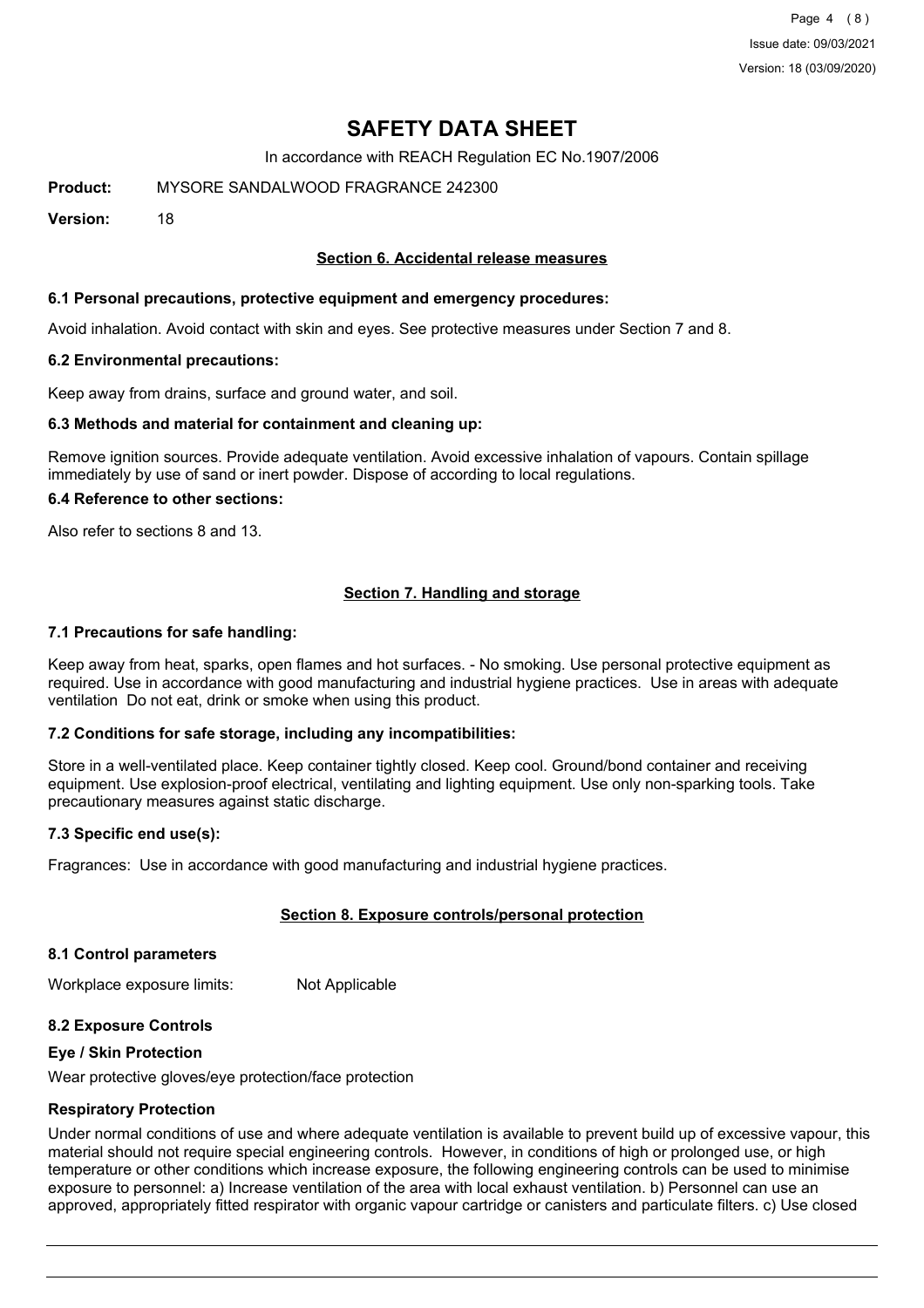Page 5 (8) Issue date: 09/03/2021 Version: 18 (03/09/2020)

# **SAFETY DATA SHEET**

In accordance with REACH Regulation EC No.1907/2006

**Product:** MYSORE SANDALWOOD FRAGRANCE 242300

**Version:** 18

systems for transferring and processing this material.

Also refer to Sections 2 and 7.

#### **Section 9. Physical and chemical properties**

#### **9.1 Information on basic physical and chemical properties**

| Appearance:                                   | Clear colourless to pale yellow liquid       |
|-----------------------------------------------|----------------------------------------------|
| Odour:                                        | Not determined                               |
| <b>Odour threshold:</b>                       | Not determined                               |
| pH:                                           | Not determined                               |
| Melting point / freezing point:               | Not determined                               |
| Initial boiling point / range:                | Not determined                               |
| Flash point:                                  | $>$ 100 °C                                   |
| <b>Evaporation rate:</b>                      | Not determined                               |
| Flammability (solid, gas):                    | Not determined                               |
| Upper/lower flammability or explosive limits: | Product does not present an explosion hazard |
| Vapour pressure:                              | Not determined                               |
| Vapour density:                               | Not determined                               |
| <b>Relative density:</b>                      | 1.0180 - 1.0220                              |
| Solubility(ies):                              | Not determined                               |
| Partition coefficient: n-octanol/water:       | Not determined                               |
| Auto-ignition temperature:                    | Not determined                               |
| <b>Decomposition temperature:</b>             | Not determined                               |
| <b>Viscosity:</b>                             | Not determined                               |
| <b>Explosive properties:</b>                  | Not expected                                 |
| <b>Oxidising properties:</b>                  | Not expected                                 |
| 9.2 Other information:                        | None available                               |

#### **Section 10. Stability and reactivity**

#### **10.1 Reactivity:**

Presents no significant reactivity hazard, by itself or in contact with water.

# **10.2 Chemical stability:**

Good stability under normal storage conditions.

# **10.3 Possibility of hazardous reactions:**

Not expected under normal conditions of use.

## **10.4 Conditions to avoid:**

Avoid extreme heat.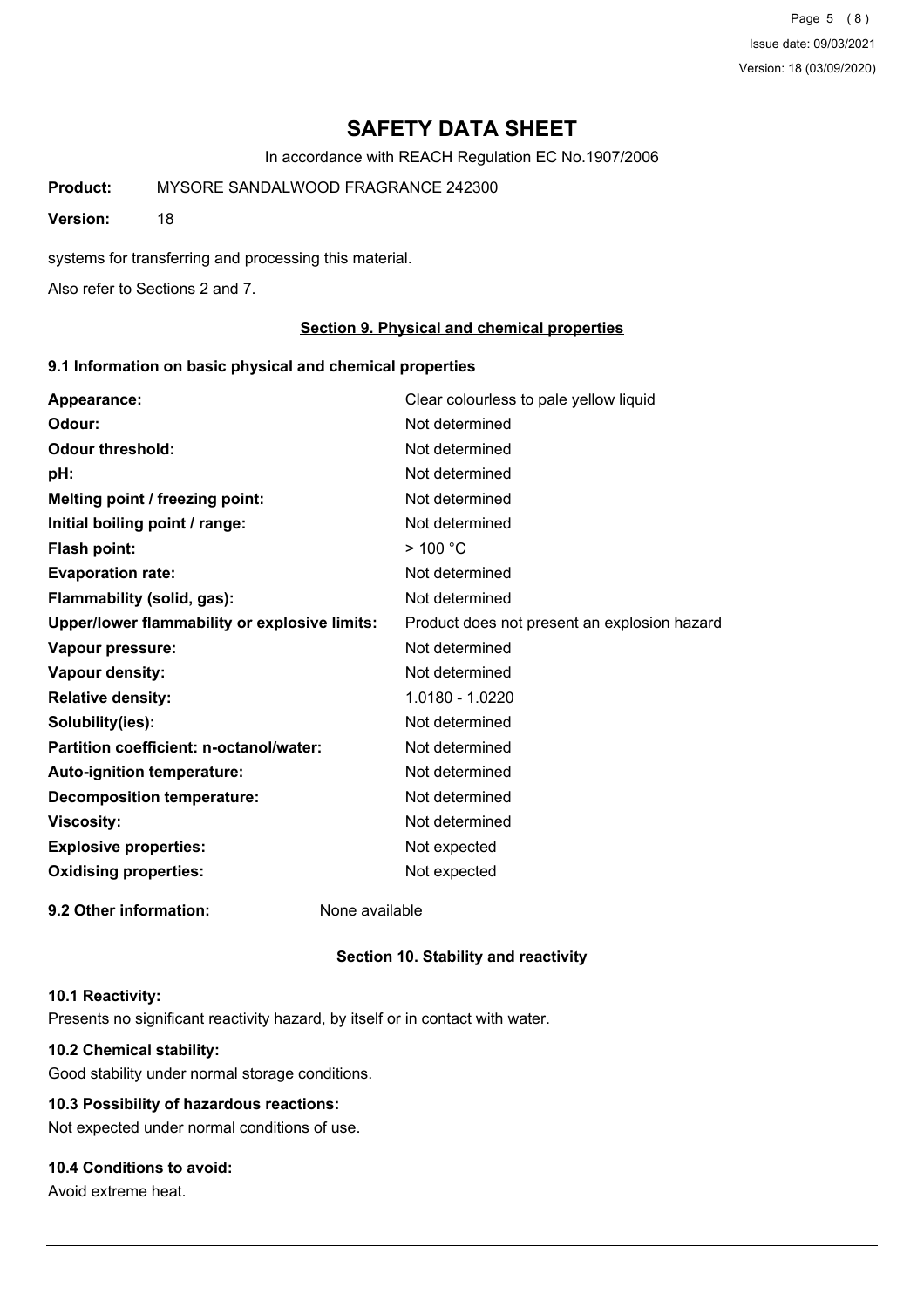Page 6 (8) Issue date: 09/03/2021 Version: 18 (03/09/2020)

# **SAFETY DATA SHEET**

In accordance with REACH Regulation EC No.1907/2006

**Product:** MYSORE SANDALWOOD FRAGRANCE 242300

**Version:** 18

#### **10.5 Incompatible materials:**

Avoid contact with strong acids, alkalis or oxidising agents.

#### **10.6 Hazardous decomposition products:**

Not expected.

#### **Section 11. Toxicological information**

#### **11.1 Information on toxicological effects**

This mixture has not been tested as a whole for health effects. The health effects have been calculated using the methods outlined in Regulation (EC) No 1272/2008 (CLP).

| <b>Acute Toxicity:</b>                    | Based on available data the classification criteria are not met. |
|-------------------------------------------|------------------------------------------------------------------|
| <b>Acute Toxicity Oral</b>                | >5000                                                            |
| <b>Acute Toxicity Dermal</b>              | Not Applicable                                                   |
| <b>Acute Toxicity Inhalation</b>          | Not Available                                                    |
| <b>Skin corrosion/irritation:</b>         | Skin Corrosion / Irritation Category 2                           |
| Serious eye damage/irritation:            | Eye Damage / Irritation Category 2                               |
| <b>Respiratory or skin sensitisation:</b> | Based on available data the classification criteria are not met. |
| Germ cell mutagenicity:                   | Based on available data the classification criteria are not met. |
| <b>Carcinogenicity:</b>                   | Based on available data the classification criteria are not met. |
| <b>Reproductive toxicity:</b>             | Based on available data the classification criteria are not met. |
| <b>STOT-single exposure:</b>              | Based on available data the classification criteria are not met. |
| <b>STOT-repeated exposure:</b>            | Based on available data the classification criteria are not met. |
| <b>Aspiration hazard:</b>                 | Based on available data the classification criteria are not met. |

#### **Information about hazardous ingredients in the mixture**

| Ingredient                                | CAS        | EC           | LD50/ATE Oral | <b>LD50/ATE</b><br>Dermal | LC50/ATE<br>Inhalation | <b>LC50</b><br>Route |
|-------------------------------------------|------------|--------------|---------------|---------------------------|------------------------|----------------------|
| <b>ACETYL</b><br><b>IHEXAMETHYL INDAN</b> | 15323-35-0 | $ 239-360-0$ | 1800          | Not available             | Not available          | lNot<br>lavailable   |

Refer to Sections 2 and 3 for additional information.

# **Section 12. Ecological information**

#### **12.1 Toxicity:**

Toxic to aquatic life with long lasting effects.

- **12.2 Persistence and degradability:** Not available
- **12.3 Bioaccumulative potential:** Not available
- **12.4 Mobility in soil:** Not available
- **12.5 Results of PBT and vPvB assessment:**

This substance does not meet the PBT/vPvB criteria of REACH, annex XIII.

**12.6 Other adverse effects:** Not available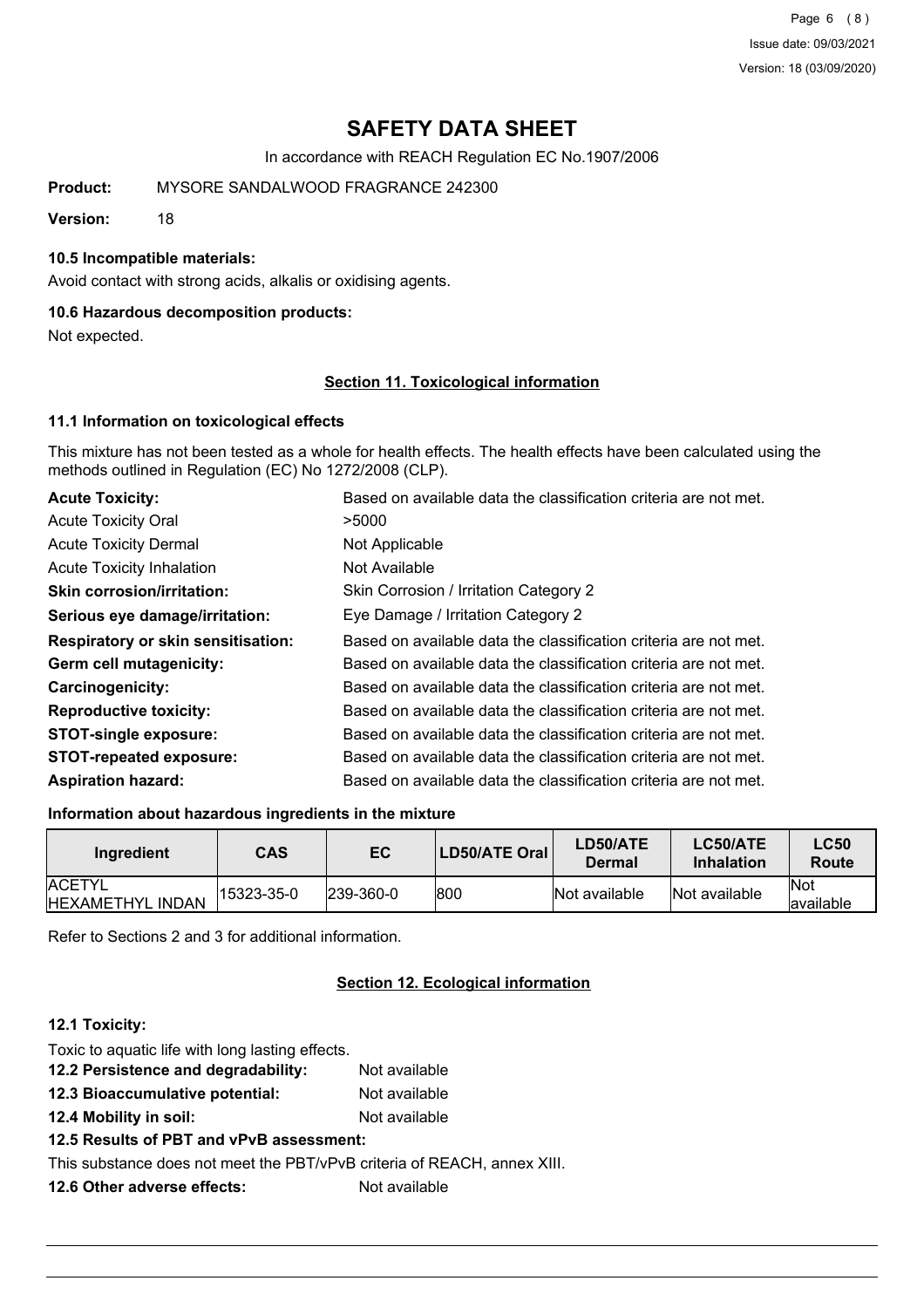Page 7 (8) Issue date: 09/03/2021 Version: 18 (03/09/2020)

# **SAFETY DATA SHEET**

In accordance with REACH Regulation EC No.1907/2006

**Product:** MYSORE SANDALWOOD FRAGRANCE 242300

**Version:** 18

#### **Section 13. Disposal considerations**

#### **13.1 Waste treatment methods:**

Dispose of in accordance with local regulations. Avoid disposing into drainage systems and into the environment. Empty containers should be taken to an approved waste handling site for recycling or disposal.

#### **Section 14. Transport information**

| 14.1 UN number:                    | UN3082                                                                                          |
|------------------------------------|-------------------------------------------------------------------------------------------------|
| 14.2 UN Proper Shipping Name:      | ENVIRONMENTALLY HAZARDOUS SUBSTANCE, LIQUID, N.O.S.<br>(ACETYL HEXAMETHYL INDAN, ALPHA-CEDRENE) |
| 14.3 Transport hazard class(es):   | 9                                                                                               |
| <b>Sub Risk:</b>                   |                                                                                                 |
| 14.4. Packing Group:               | Ш                                                                                               |
| <b>14.5 Environmental hazards:</b> | This is an environmentally hazardous substance.                                                 |
| 14.6 Special precautions for user: | None additional                                                                                 |
|                                    | 14.7 Transport in bulk according to Anney II of MARPOL 73/78 and the IRC Code:                  |

**14.7 Transport in bulk according to Annex II of MARPOL73/78 and the IBC Code:**

Not applicable

# **Section 15. Regulatory information**

# **15.1 Safety, health and environmental regulations/legislation specific for the substance or mixture** None additional

#### **15.2 Chemical Safety Assessment**

A Chemical Safety Assessment has not been carried out for this product.

## **Section 16. Other information**

| <b>Concentration % Limits:</b>  | EH C2=62.41% EH C3=5.93% EH C4=88.52% SCI 2=45.45% EDI 2=22.<br>81% EDI 2A=22.81% |
|---------------------------------|-----------------------------------------------------------------------------------|
| <b>Total Fractional Values:</b> | EH C2=1.60 EH C3=16.86 EH C4=1.13 SCI 2=2.20 EDI 2=4.38 EDI 2A=4.<br>38           |

### **Key to revisions:**

14.2. UN proper shipping name

#### **Key to abbreviations:**

| <b>Abbreviation</b> | Meaning                                                            |
|---------------------|--------------------------------------------------------------------|
| IAH 1               | Aspiration Hazard Category 1                                       |
| ATO 4               | Acute Toxicity - Oral Category 4                                   |
| EDI <sub>2</sub>    | Eye Damage / Irritation Category 2                                 |
| IEH A1              | Hazardous to the Aquatic Environment - Acute Hazard Category 1     |
| IEH <sub>C1</sub>   | Hazardous to the Aquatic Environment - Long-term Hazard Category 1 |
| EH C <sub>2</sub>   | Hazardous to the Aquatic Environment - Long-term Hazard Category 2 |
| IEH C3              | Hazardous to the Aquatic Environment - Long-term Hazard Category 3 |